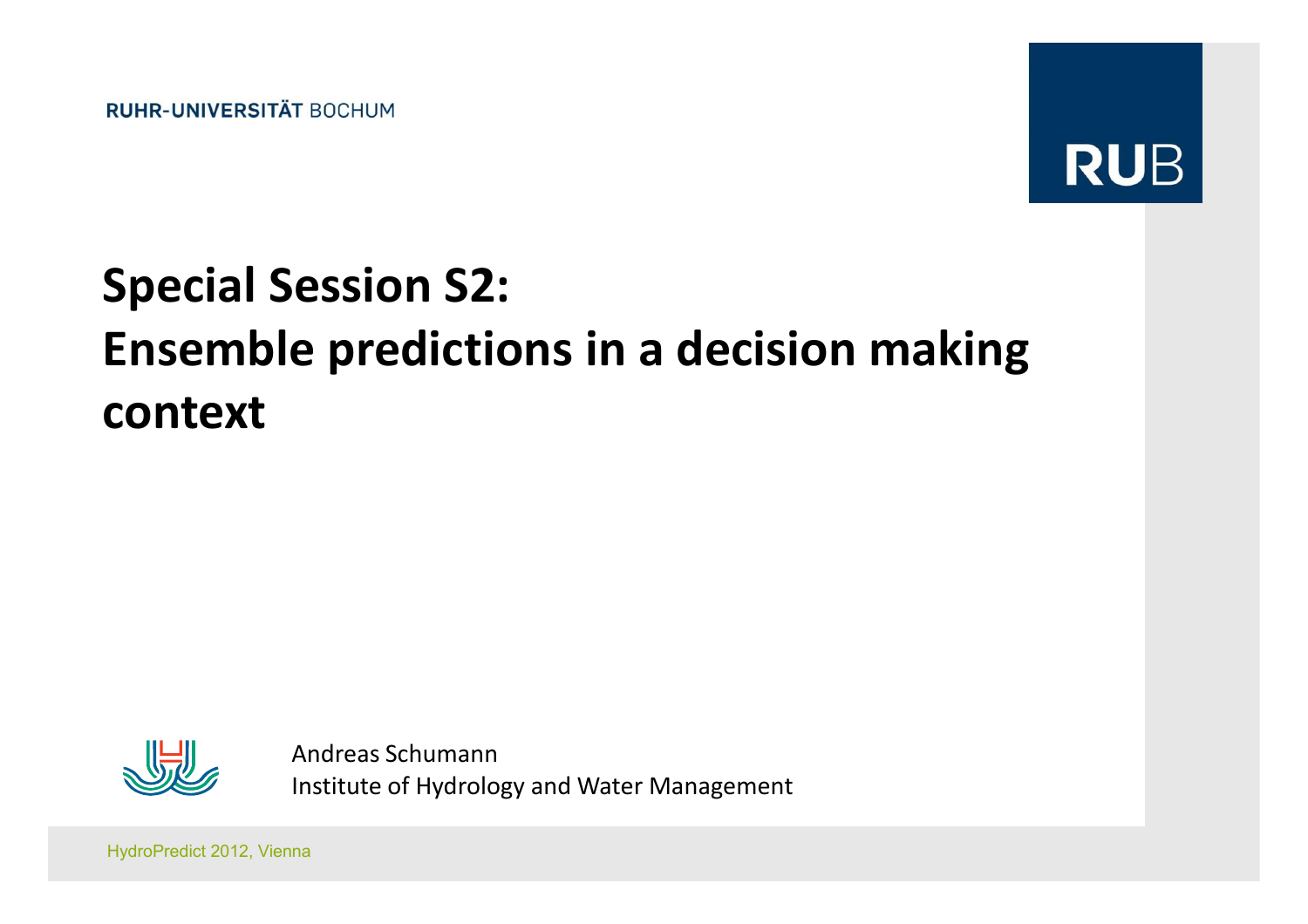# What is a "good" forecast?

Murphy (1993) specifies a good meteorological forecast as follows:

- Consistency
	- –- degree to which a forecast corresponds to the **forecaster's best** judgement about the situation
- Quality
	- –- agreement of the forecast conditions with the **observed** conditions during the valid time of the forecast
- Value
	- –- degree to which a forecast helps users to realise some incremental economic and other benefits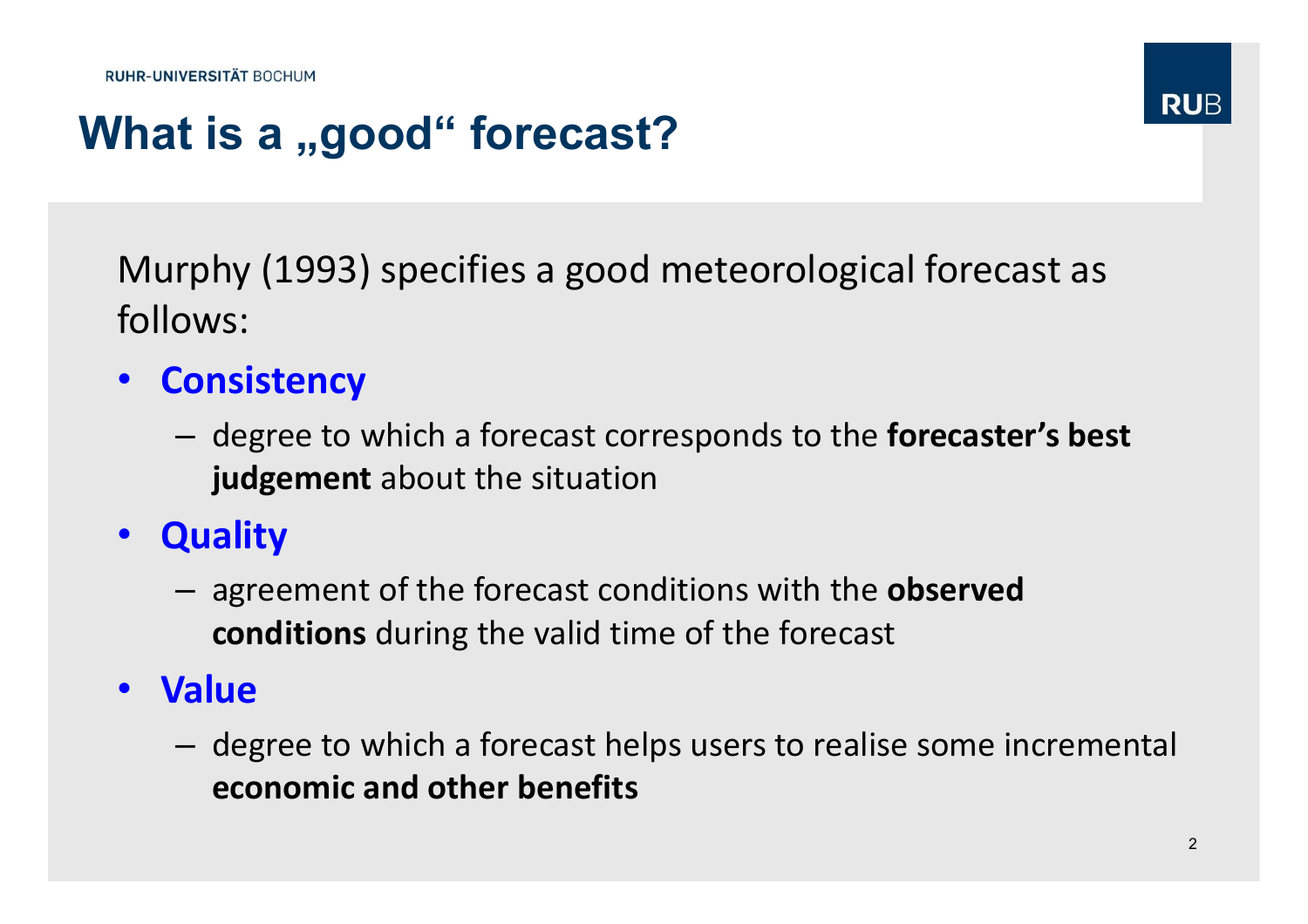## Ensemble forecasts: Why?

Bertrand Russel in his contribution about the "Theory of Knowledge" for the Encyclopaedia Britannica (published in 1926):

"All knowledge is more or less uncertain and more or less vague: These are, in a sense, opposing characters: vague knowledge has more likelihood of truth than precise knowledge, but is less useful."

==> Maximizing this likelihood with ensemble predictions?

==> More and more studies are dedicated to uncertainties (e.g. in data, models or even uncertainties of uncertainties).

But: Can uncertainties be handled by end-users ?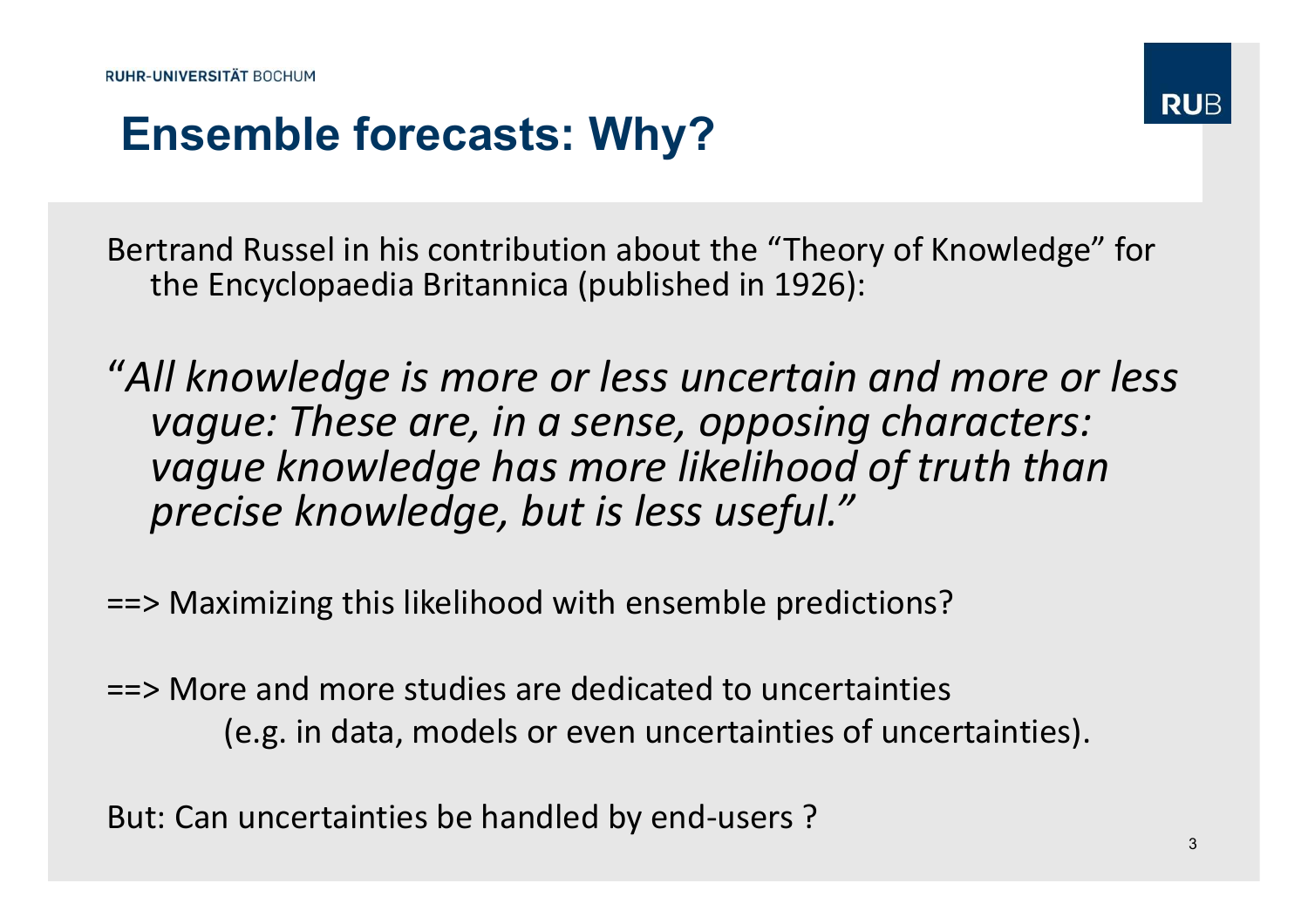# Ensemble forecasts: How?

Ensemble forecasting is a method to integrate a deterministic forecast with estimates of uncertain characteristics

Types of ensemble forecasts:

- $\bullet$  Single system ensembles
	- **perturbation** of initial and boundary conditions, different model components (e.g. convection schemes in weather forecasts models) (physically based ensembles)
	- perturbation of model parameters
- $\bullet$  Multiple systems ensembles
	- Combination of forecasts from **different models**
- $\bullet$  Lagged average ensembles
	- $-$  Combination of actual forecasts with forecasts from **earlier model runs**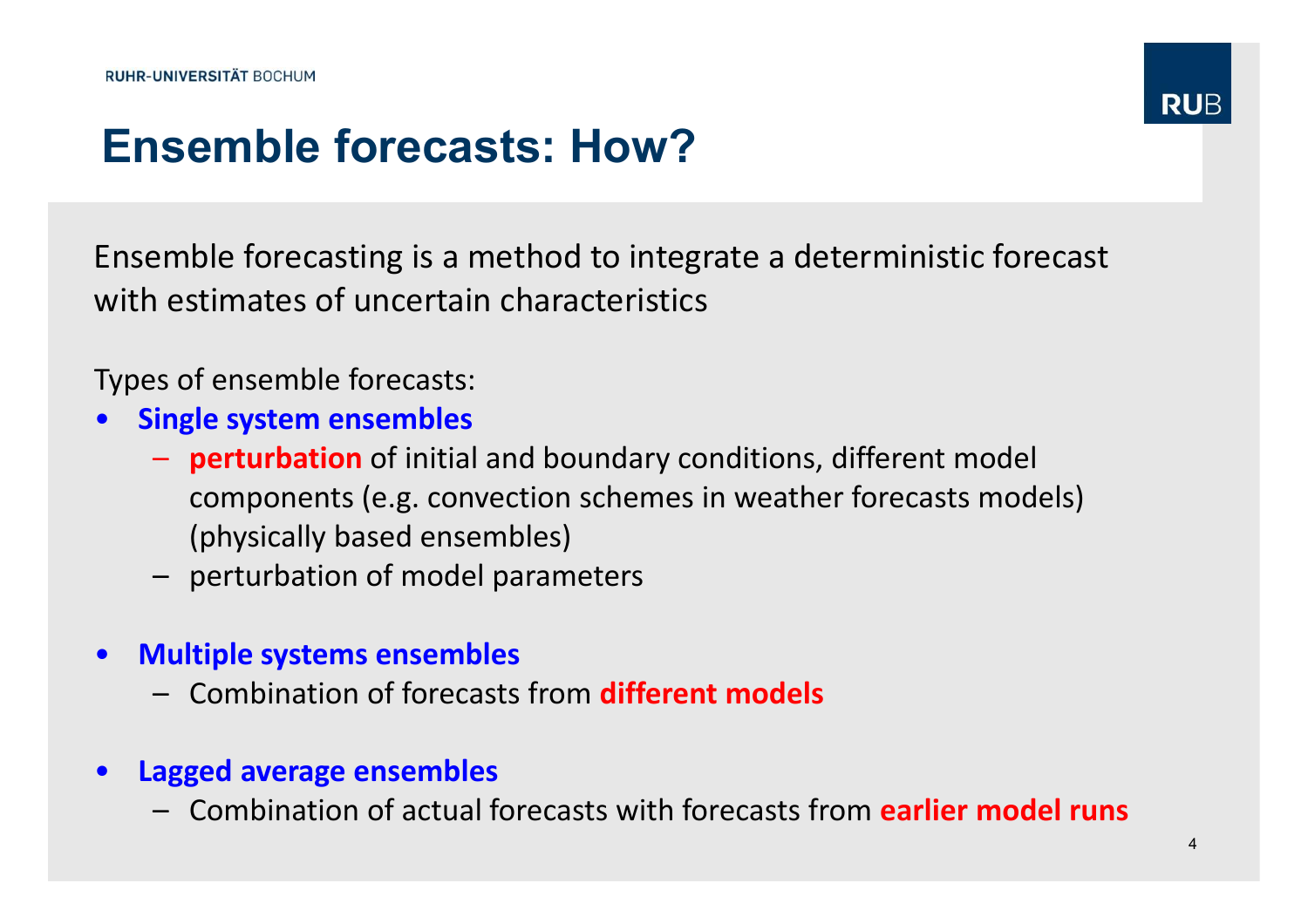

# Separation of sources of uncertainties



 <sup>y</sup> <sup>t</sup> <sup>1</sup> <sup>1</sup> <sup>=</sup><sup>h</sup> <sup>x</sup> (<sup>t</sup> )Runoff Hydrological model in a dynamic statespace formulation:

> $_{t_{+1}}$  f x  $\left\{ u_{\tau_{t}} \quad \theta \right\}$ System state transition

- x: System state variable; 1. System state uncertainty
- 
- 3. Precipitation (input) uncertainty  $\longrightarrow$  u: Input data (precipitation);
	- 4. Parameter uncertainty **DET O: Model parameter**;
	-

Ensemble Kalman-Filter

- 2. Observation uncertainty **external exercits on the System System response**);
	- Ensemble forecasts
	-

Parameter Ensemble

5. Model structural uncertainty **Fi**f(): System equation (hydrological model).

Multi-model Ensemble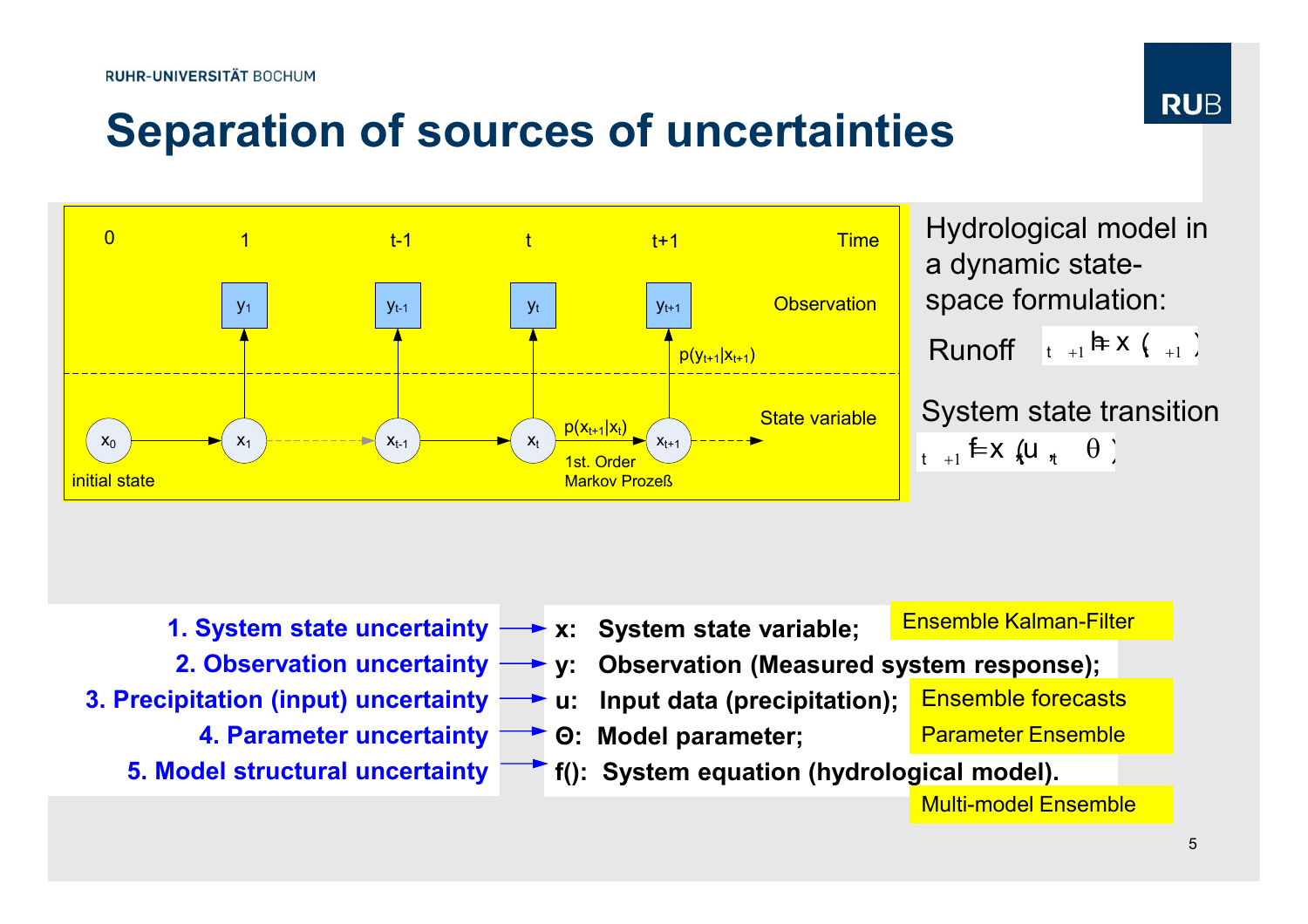

### How can we use ensemble forecasts in the decision making process?



30 Ensemble forecasts for the flood at August 13th, 2002, gauge Wechselburg/ Mulde River, issued at August 9th (Re-analysis)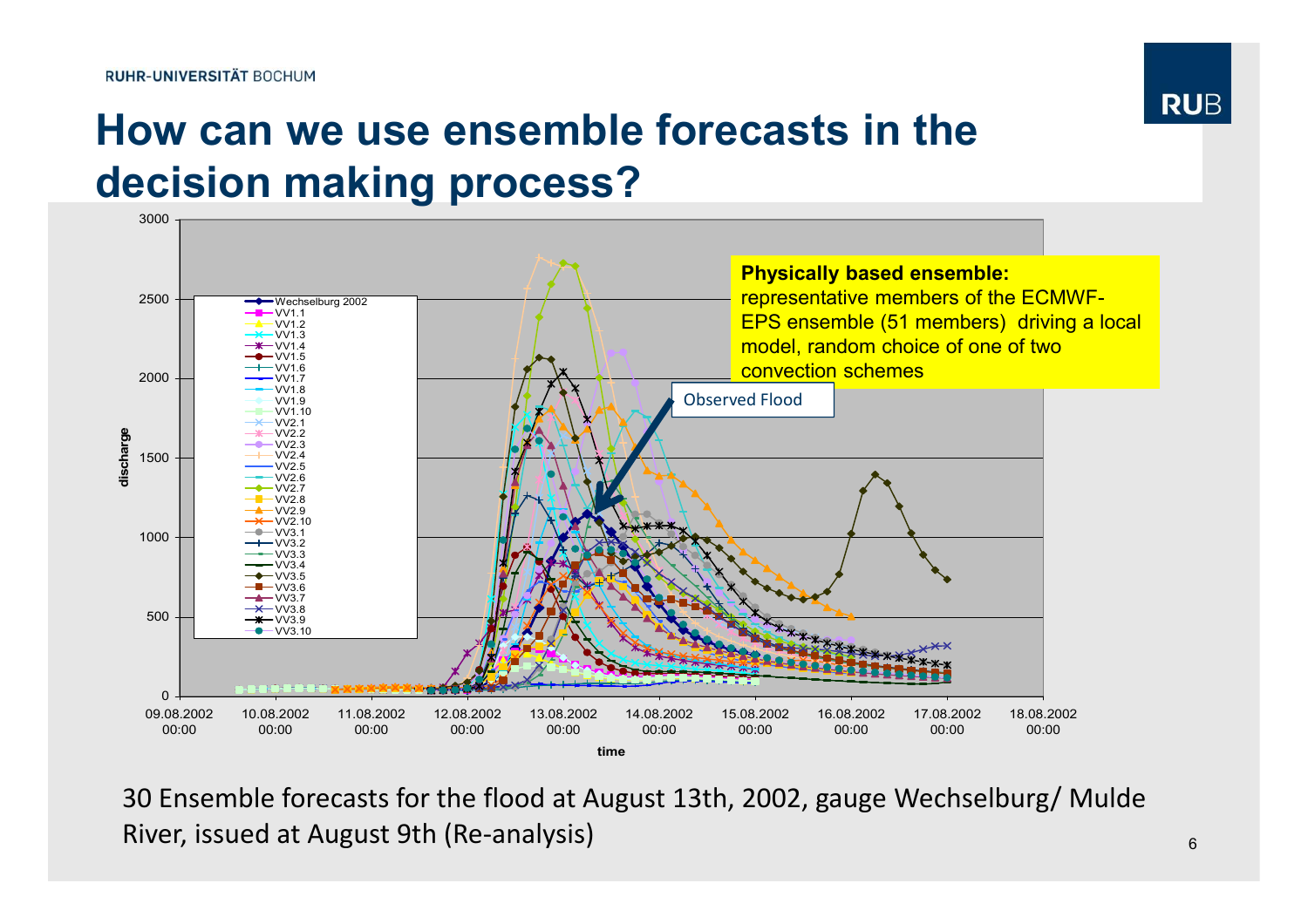

### How can we use ensemble forecasts in the decision making process?



30 Ensemble forecasts for the flood at August 13th, 2002, gauge Wechselburg/ Mulde River, issued at August 9th (Re-analysis)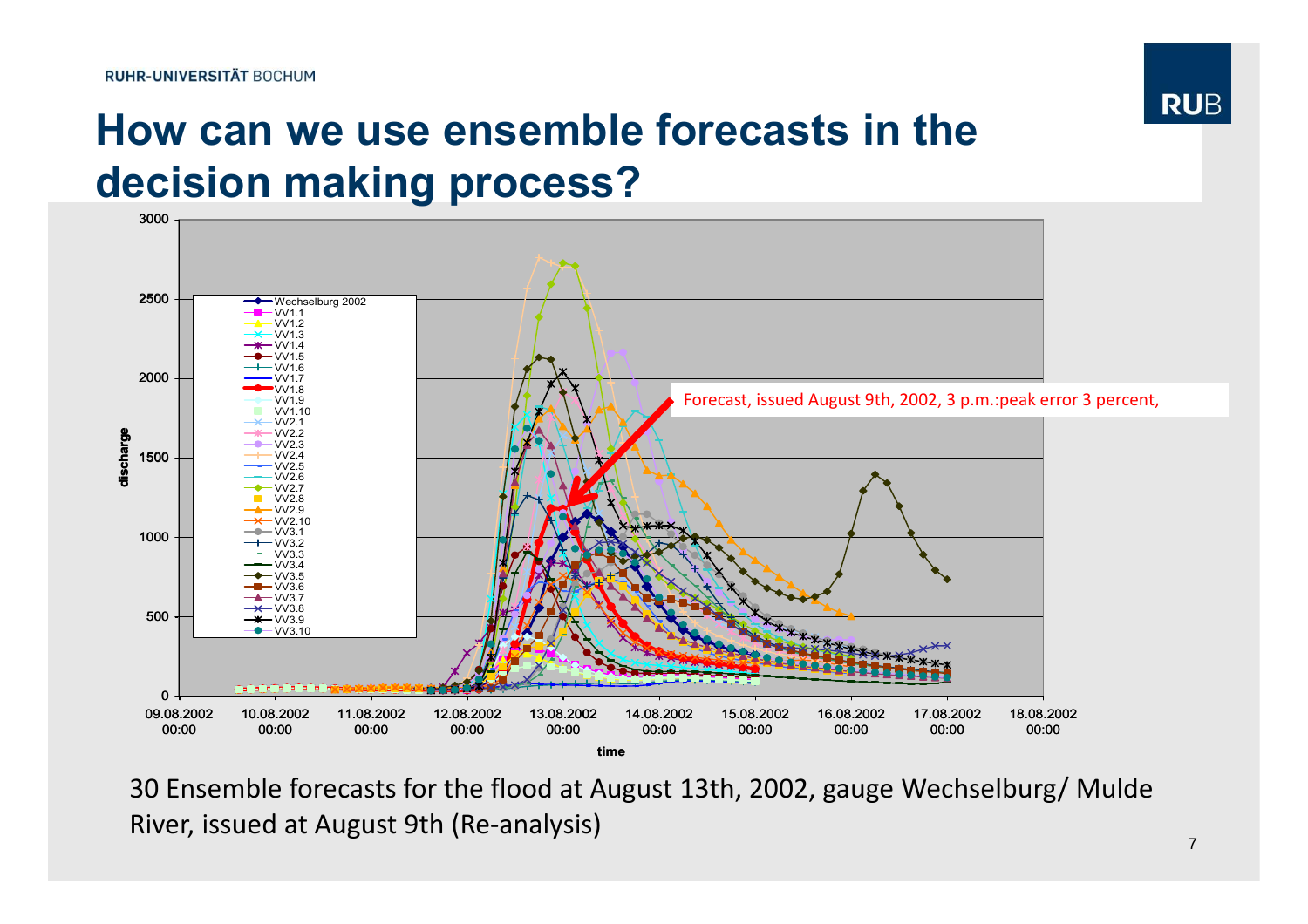#### Key question:Have ensemble forecasts a probabilistic meaning?

Basic assumption of <sup>a</sup> probabilistic approach:

The ensemble should be a statistical representative sample from the basic population of all possible states in future and should map the space of uncertainties completly.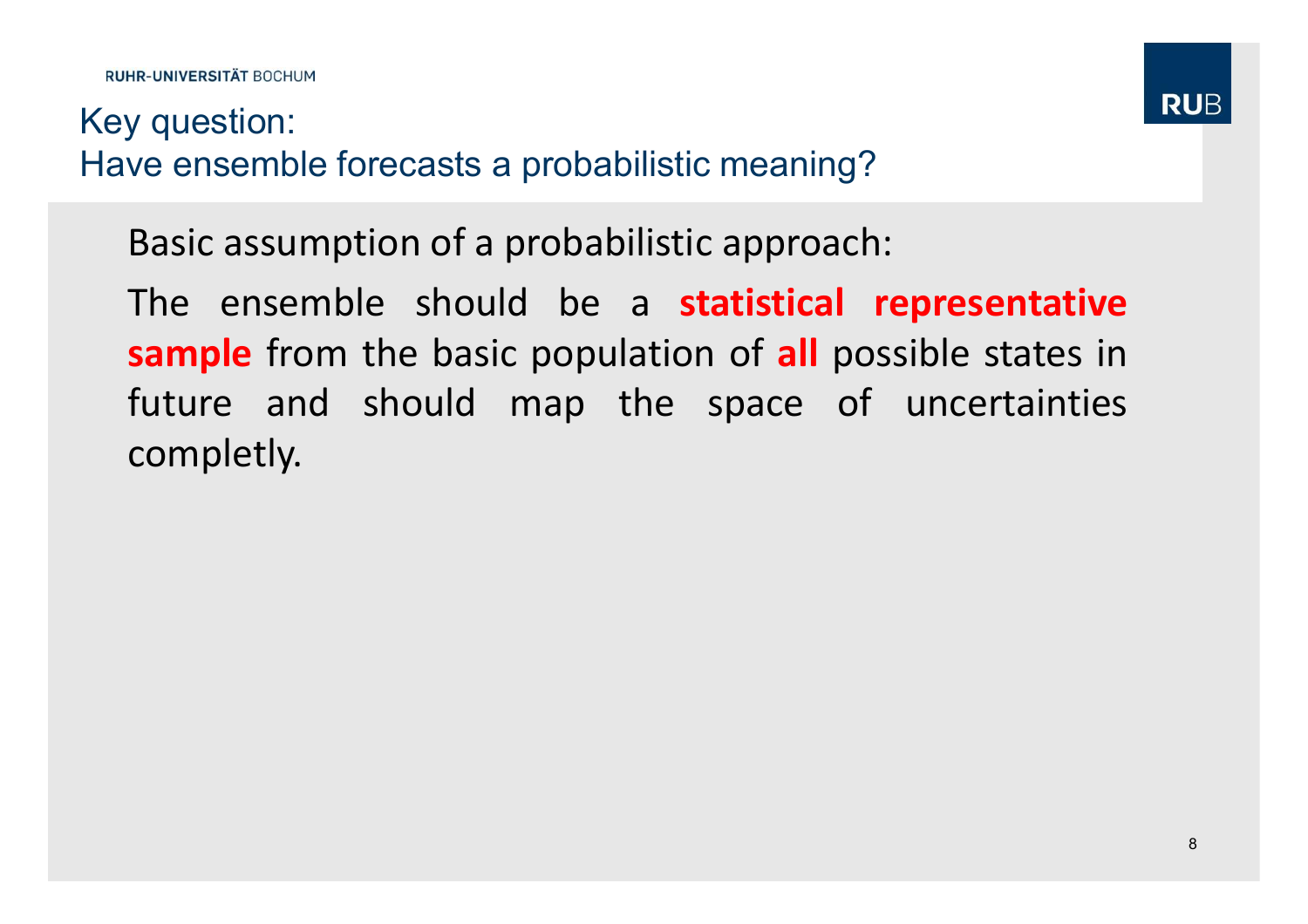

What Type of "Probabilities" are characterized by ensembles?

Difference between objective (empirical) and subjective (epistemic) probabilities:

• Empirical probabilities: result of a random process, which can (theoretically) be repeated many times to review the frequency of this outcome

•• Subjective probabilities describe the logical or psychological based **belief** in a statement, result etc.

How to quantify this belief?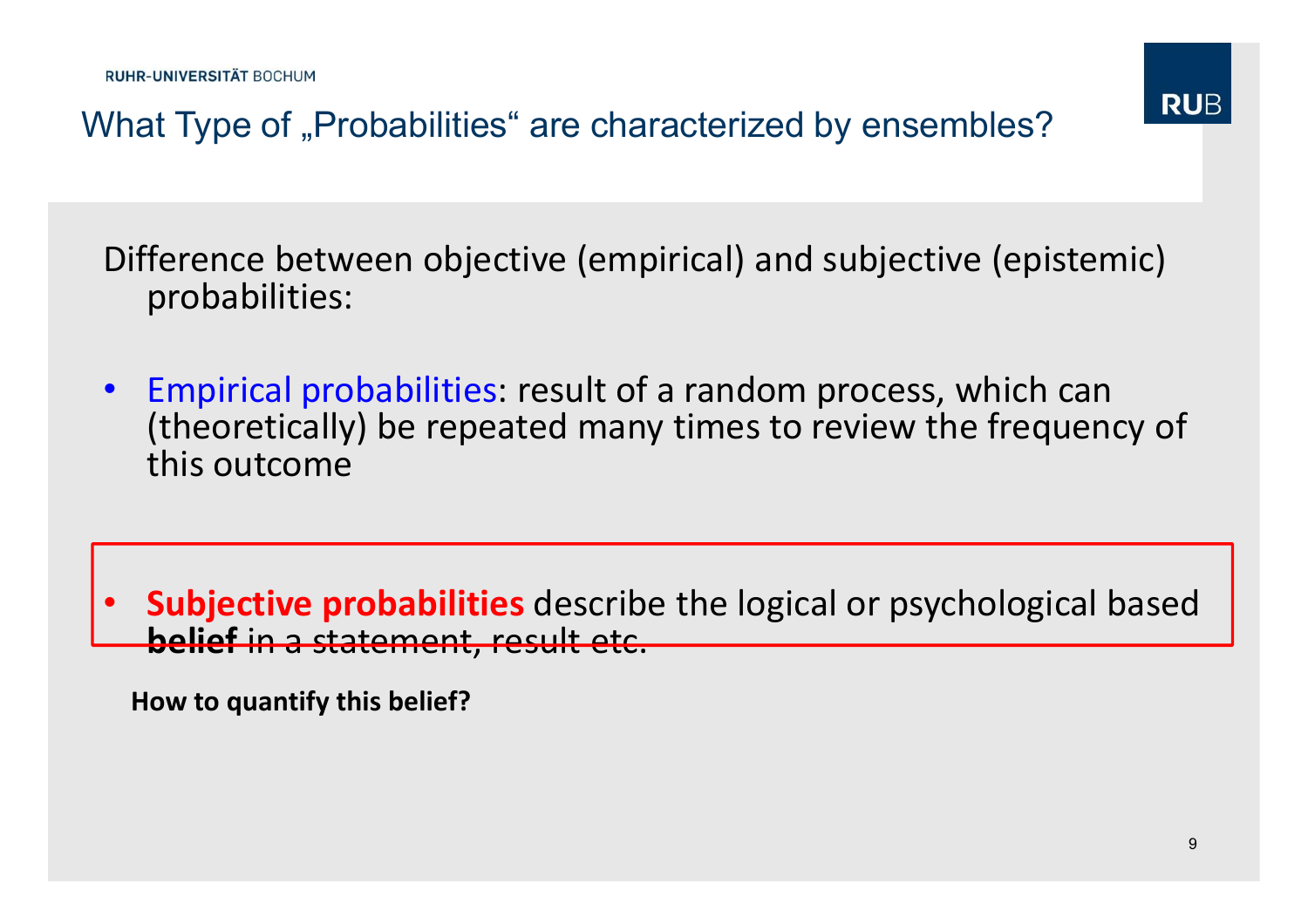### Belief in Bayesian Model Averaging

Bayesian Model Averaging assigns **weights** to ensemble members based on training period:

- •Each ensemble member forecast  $f_k$  is associated with a conditional PDF  $h_k(y|f_k)$  (PDF of quantity y given  $\mathsf{f}_{\mathsf{k}}$ , conditional on  $\mathsf{f}_{\mathsf{k}}$  being the best forecast in the ensemble
- •The BMA predictive PDF is then

$$
p(y|f_1, \ldots, f_k) = \sum_{k=1}^K w_k \cdot h_k(y|f_k)
$$

where  $w_k$  is the **posterior probability** of forecast k being the best one, based on forecast k's relative performance in a training period.

The  $w_k$ 's are probabilities and add up to 1.



**RUB**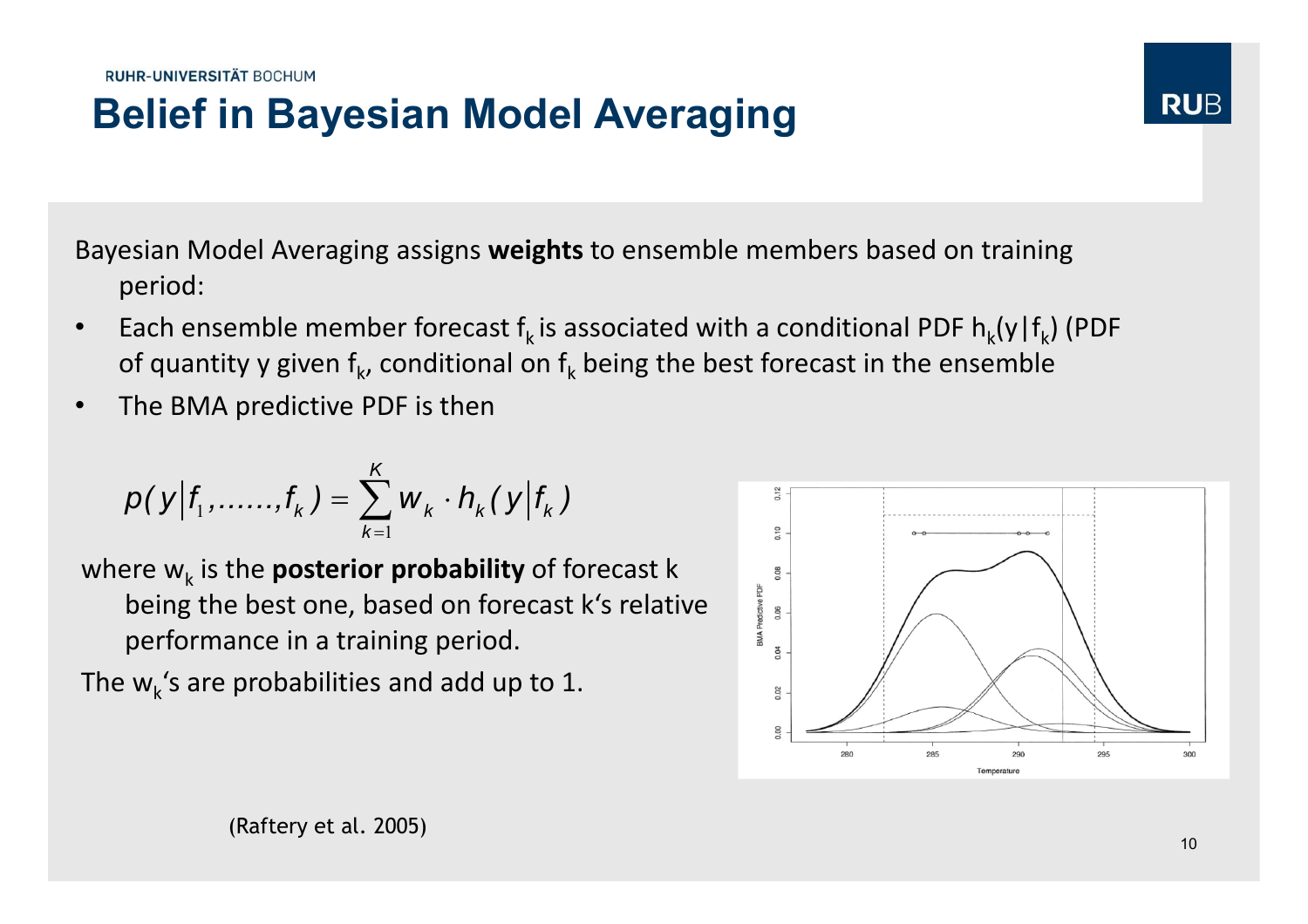# **Traditional Uncertainty Assessment in Hydrological RUB Modelling** (Ajami et al. 2007)

Parameter uncertainty

 $\tilde{y} = M(\tilde{X}, \theta) + e(\theta)$ 

**L** residuals (assumption additive)

#### Bayesian statistics

Hydrological model parameters  $\theta$  are treated as probabilistic variables with the posterior probability distribution  $\mathsf{P}\!\left(\theta \middle| \tilde{\mathsf{X}}\,, \tilde{\mathsf{y}}\right)$ 

 $\mathsf{P}\Big(\theta\Big|\tilde{\mathsf{X}}\,,\tilde{\mathsf{y}}\Big)\!\propto\mathsf{P}\big(\theta\big)\!\cdot\!\mathsf{Likelihood}$ 

Box and Tiao [1973]:

$$
L(\theta | \tilde{X}, \tilde{y}) = \frac{1}{\sigma_y^T} exp\left(-\frac{1}{2 \sigma_y^2} \left(\sum_{t=1}^T \left(e(\theta)_t\right)^2\right)\right)
$$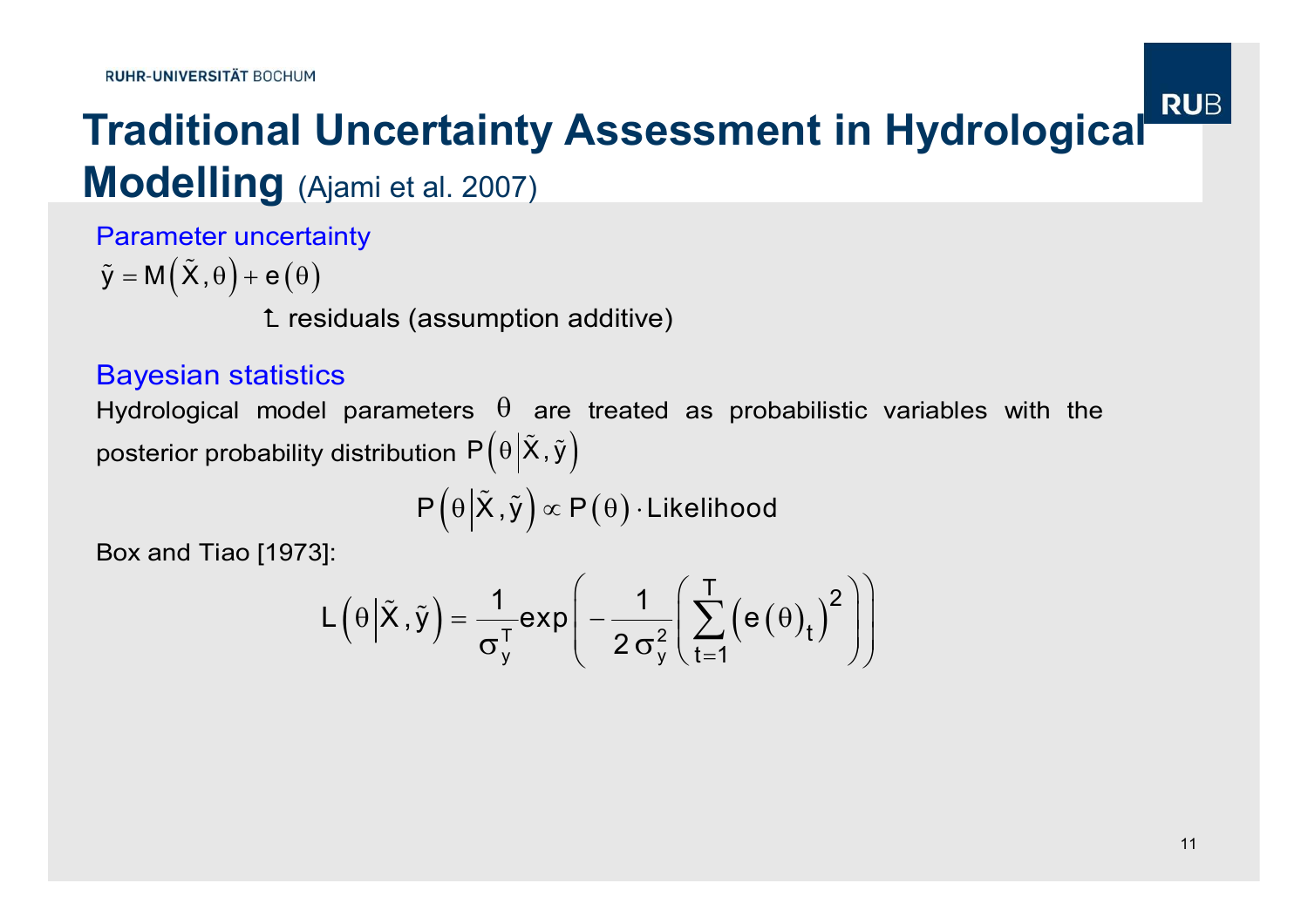### Contributions to this session

#### Three main topics:

- $\bullet$ Operational flood forecasting
- Seasonal streamflow forecasting
- Estimation of Design Floods considering Climate Change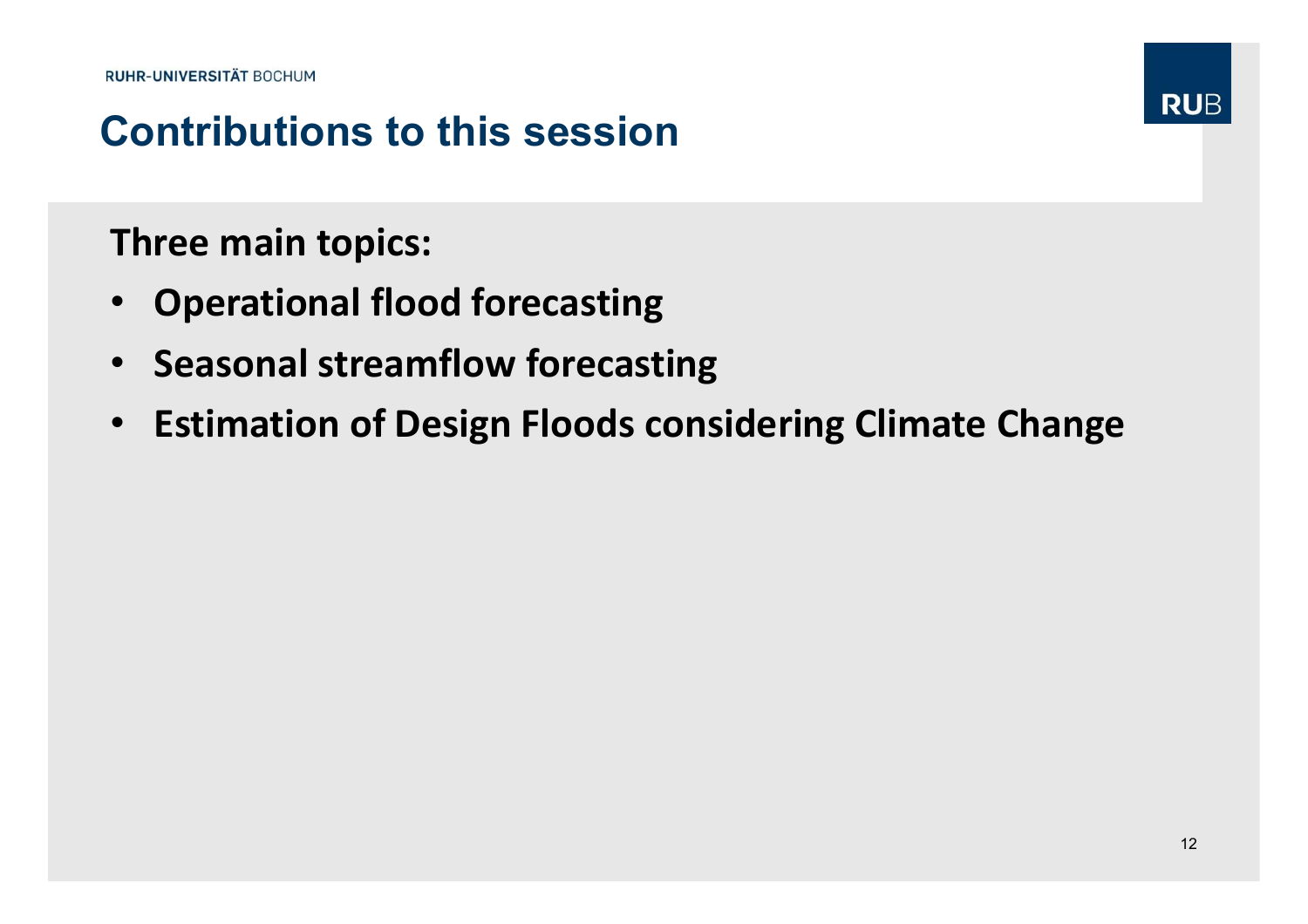#### Contributions to this session

E. Todini (invited):

#### From data assimilation to multi- temporal uncertainty processors to improve real time flood forecasting andemergency management

- A Conditional Model Processor (MCP) is presented. It aims to assess:
- The predictive uncertainty for each forecasting time step
- The probability of occurrence of flooding (or of exceeding a threshold) within a given time horizon
- The probability of the most likely time of occurrence of noc ling the flood of exceedance).

#### O.C.S. Valeriano, M. Ryo, T. Koike, T.D. Ngoc

#### Ensemble forecasts to support decision making at basin scale during heavy precipitation

 Ensemble approach to consider the inaccuracy of the quantitative precipitation forecast (QPF) for flood control. The evaluation of recent forecasts with real time in situ measurements is used to determine the prediction bias from previous time steps.

#### D.C. Garen:

#### Ensemble streamflow prediction in western North America: Experience, development, and questions

Historically, statistical models have been used. Ensemble streamflow prediction is the alternative methodology that can provide fuller hydrologic information for these in by a plane, delisions. At present, both statistical and ensemble prediction methods are used<br>together. There is work yet to be done in developing for is ememble prediction systems and in Continued work is also needed in the incorporation of forecast uncertainty in to decision making.